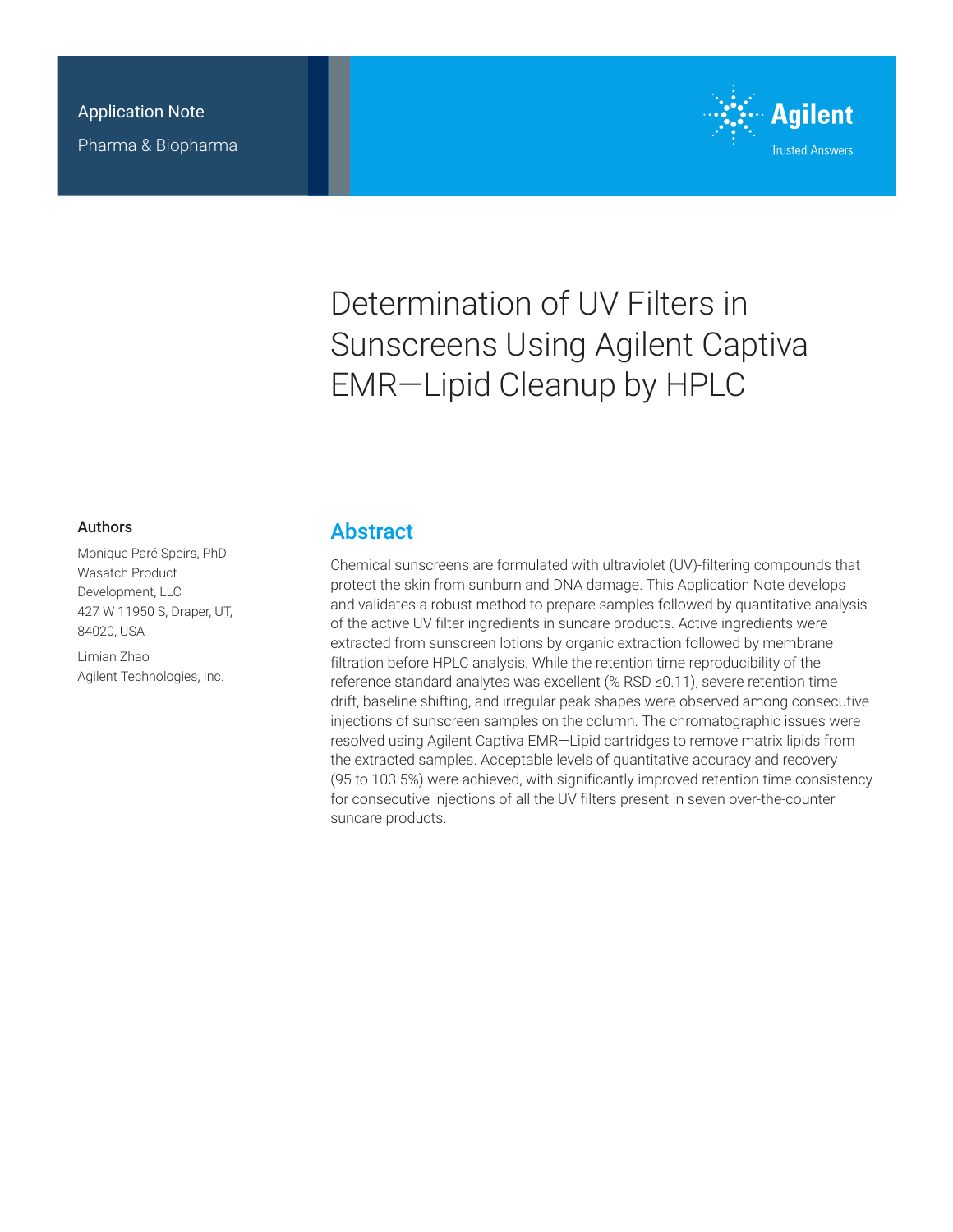## Introduction

The active ingredients in chemical suncare products are FDA-approved aromatic compounds with high molar absorptivity in the UV range. These UV-filtering compounds are integrated with moisturizing agents, emulsifiers, and thickeners to produce a stable formula in which the active ingredients can be applied to and protect the skin from UV radiation.

Quantitative analytical testing is required to ensure that over-the-counter (OTC) suncare products provide broad spectrum protection and comply with federal regulations.<sup>1</sup> The complex matrix of sunscreen formulations and UV absorptivity of the active ingredients makes HPLC the current method of choice to ensure product consistency and quality. However, the matrix lipids present in these products contribute to poor chromatographic reproducibility, resulting in column contamination and unreliable method accuracy and precision. This Application Note discusses a simple sample preparation technique to improve chromatographic reproducibility and column longevity in the analysis of suncare products using Captiva EMR—Lipid cartridges.

# **Experimental**

### Chemicals and standards

HPLC grade water, HPLC grade isopropyl alcohol (IPA), and USP reference standards for five FDA-approved UV filters commonly used in the formulation of sunscreens<sup>2</sup> were purchased from Sigma-Aldrich (Table 1). A standard mix stock solution was prepared by combining 10 mg of each reference standard and dissolving in IPA to achieve a final concentration of 2 mg/mL per compound. This stock solution was used as the most

concentrated calibration level (level 5), and also to prepare four serial dilutions of the stock to serve as intermediate calibration levels containing 1 (Level 4), 0.5 (Level 3), 0.25 (Level 2), and 0.125 mg/mL (level 1) per compound.

### Consumables

The following consumables were used for sample preparation:

- 15 mL centrifuge tubes (Celltreat p/n 229412)
- Agilent 6 mL Captiva EMR—Lipid cartridges (p/n 5190-1004)
- 10 mL NORM-JECT luer slip syringe (Henke Sass Wolf p/n 4100-000V0)
- Agilent Adapters: 1,3, and 6 mL (p/n 12131001)
- Agilent Premium 0.2 µm glass fiber/nylon syringe filters (p/n 5190-5132)

Table 1. Chemical properties of UV filter reference standards.

- Agilent 2 mL amber screw cap vials (p/n 5182-0716)
- Agilent Screw cap PTFE/red silicone septa (p/n 5190-7024)

### Extraction and cleanup of UV filters from personal care products

An analytical scale was used to weigh 100 mg of sunscreen or lip balm directly into a 15 mL centrifuge tube. To begin the extraction process, 2 mL of hot water (85 to 95 °C) was added to the tube, and the sample was shaken vigorously and vortexed for two minutes. An aliquot of 10 mL of IPA was added to the tube, which was then vortexed for another two minutes and sonicated for 10 minutes. To promote further solvation and dispersion, the sample was vortexed and sonicated a second time in the same manner.

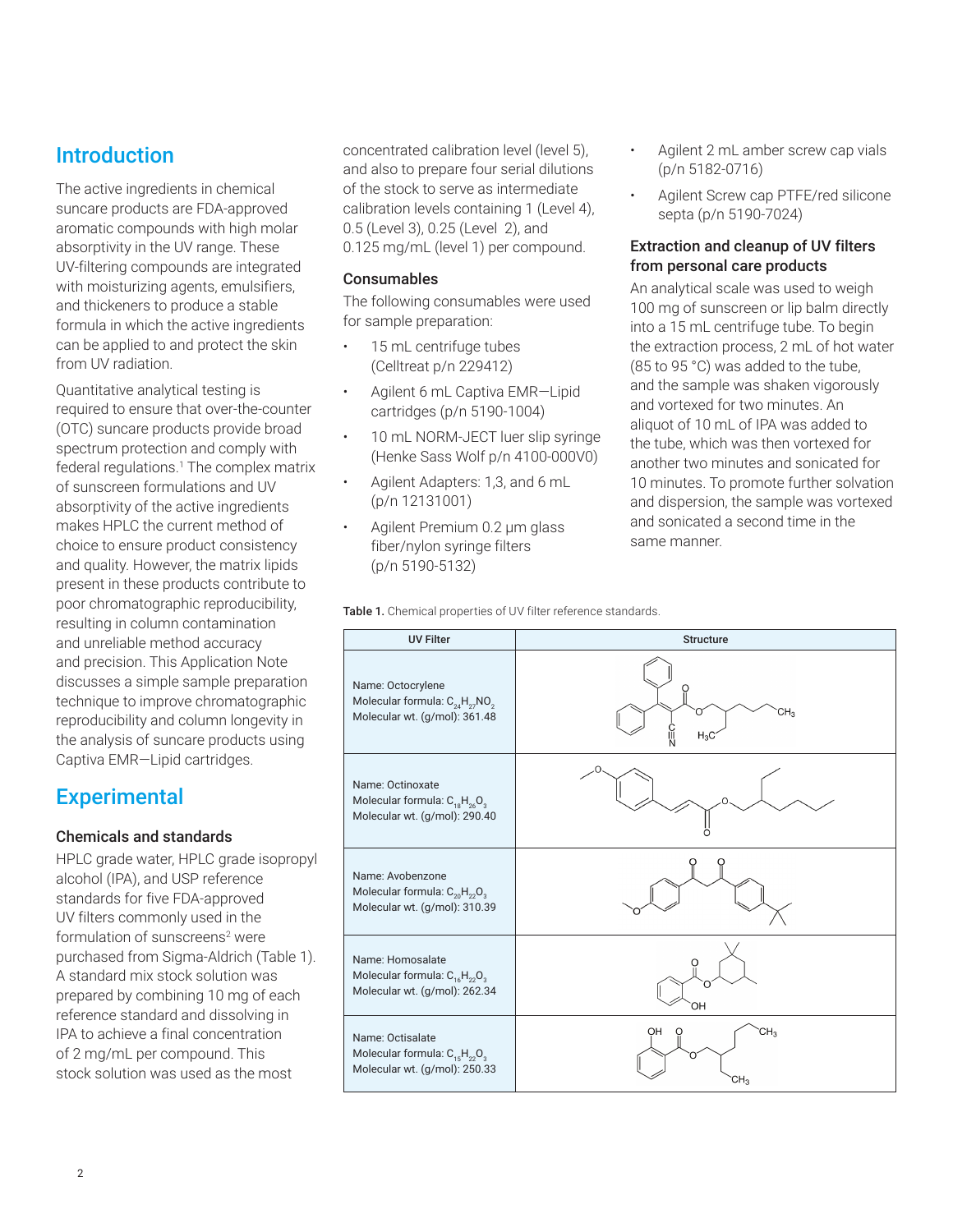To facilitate separation of the liquid and solid phases, the sample was centrifuged for 15 minutes at 2,500 rpm. The pellet was discarded and approximately half of the supernatant was carefully transferred into a 6 mL Agilent Captiva EMR—Lipid cartridge. An adapter cap was secured to the top of the cartridge, and a 10 mL luer slip syringe was used to apply positive pressure to the sample. The sample mixture was passed through the cartridge with low pressure at a flow rate of three to five seconds per drop. The eluent was collected into a clean 15 mL conical centrifuge tube. The rest of the sample was transferred to the EMR cartridge after the first half flowed through. Particles were removed by filtering the sample through an Agilent premium 0.2 µm glass fiber/nylon syringe filter directly into a 2 mL amber glass vial.

### Instrument configuration

An Agilent 1260 Infinity II LC system controlled by Agilent ChemStation software (rev. C.01.09) and equipped with a quaternary pump, a vacuum degasser, an autosampler, a column heat exchanger, and a diode array detector (DAD) was used for the analysis. An Agilent InfinityLab Poroshell 120 EC-C18 column (3.0 mm  $\times$  50 mm, 2.7 µm) and InfinityLab Poroshell 120 EC-C18 guard column (2.1 mm  $\times$  5 mm, 2.7 µm) were used for chromatographic separation. The injection volume was 1 µL, and the needle was washed with IPA three times between injections. The isocratic mobile phase, flow rate, and column compartment temperature used for analyte separation are proprietary. The DAD was used at 238 nm wavelength for data collection. The analysis stop time was 11 minutes. A blank run without injection was performed after each sample analysis during which the column was washed with 95% IPA and re-equilibrated with the mobile phase before the next injection.

### Results and discussion

#### System suitability of standards

The method provided excellent baseline resolution of the reference standard mix, shown in Figure 1. The negative peak observed at 0.78 minutes is an artifact of the injection. The peak observed at 1.92 minutes is an impurity in the avobenzone standard, as reported previously.3 The six prominent peaks observed between 4.92 to 9.87 minutes are the standard analytes identified in the order of elution in the figure:

The retention time, peak width (half height), peak symmetry, USP tailing factor, and resolution values confirm the excellent baseline separation of the six components of the reference standard mix (Table 2). Figure 2 displays a chromatographic overlay of six replicate injections of the standard mix. The method provided outstanding reproducibility for retention time, with % RSD of 0.06 to 0.11, and peak area, with % RSD <0.41 for all six reference standard peaks.



Figure 1. Chromatographic elution profile of UV filters in the reference standard mix.

Table 2. Retention time (minutes), peak width (half height), peak symmetry, USP tailing factor, and resolution values of the six analytes in an injection of the reference standard mix.

| Peak<br>No.    | <b>Analyte Name</b> | <b>Retention Time</b> | <b>Half Peak Width</b> | Symmetry | <b>USP Tail</b> | <b>Resolution</b> |
|----------------|---------------------|-----------------------|------------------------|----------|-----------------|-------------------|
|                | Octocrylene         | 4.922                 | 0.150                  | 0.85     | 1.158           | <b>NA</b>         |
| $\overline{2}$ | Octinoxate          | 6.011                 | 0.174                  | 0.85     | 1.154           | 3.97              |
| 3              | Avobenzone          | 6.716                 | 0.186                  | 0.90     | 1.121           | 2.31              |
| $\overline{4}$ | cis-Homosalate      | 7.742                 | 0.210                  | 0.86     | 1.105           | 3.06              |
| 5              | Octisalate          | 8.779                 | 0.234                  | 0.93     | 1.082           | 2.76              |
| 6              | trans-Homosalate    | 9.870                 | 0.260                  | 0.94     | 1.074           | 2.61              |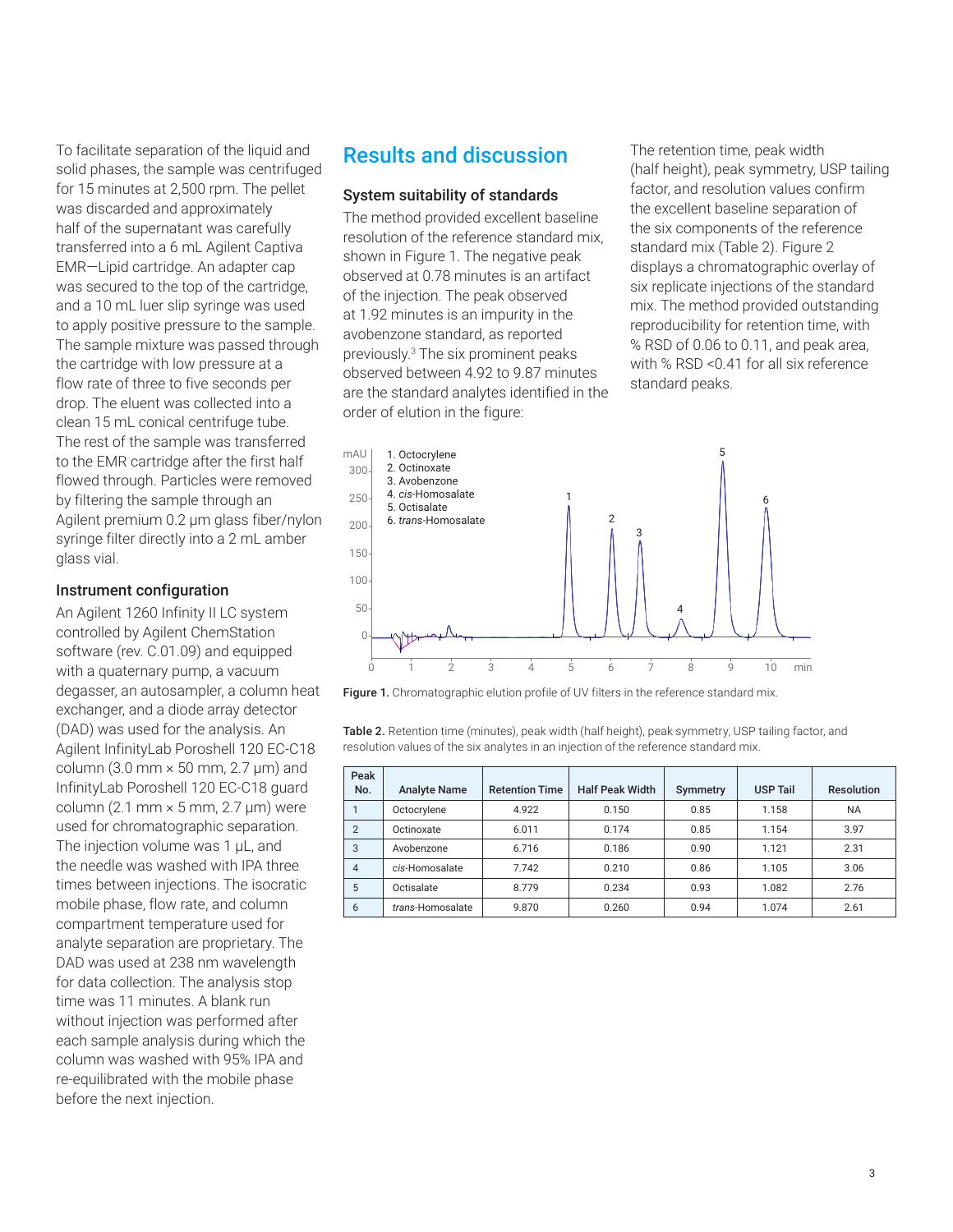### **Linearity**

A linearity calibration curve was generated for each UV filter by plotting peak area against the corresponding concentration of the reference standard mix from 0.125 to 2 mg/mL. Figure 3 shows the linearity curves and corresponding correlation coefficients  $(R<sup>2</sup>)$  of the five UV filters. The  $R<sup>2</sup>$  values of all five linearity curves were >0.999, indicating a linear relationship between peak area and concentration of each reference standard within the calibration range.



Figure 2. Chromatographic overlay of six replicate injections of the reference standard mix.



Figure 3. Calibration curves linearity and correlation coefficients of UV filter reference standards.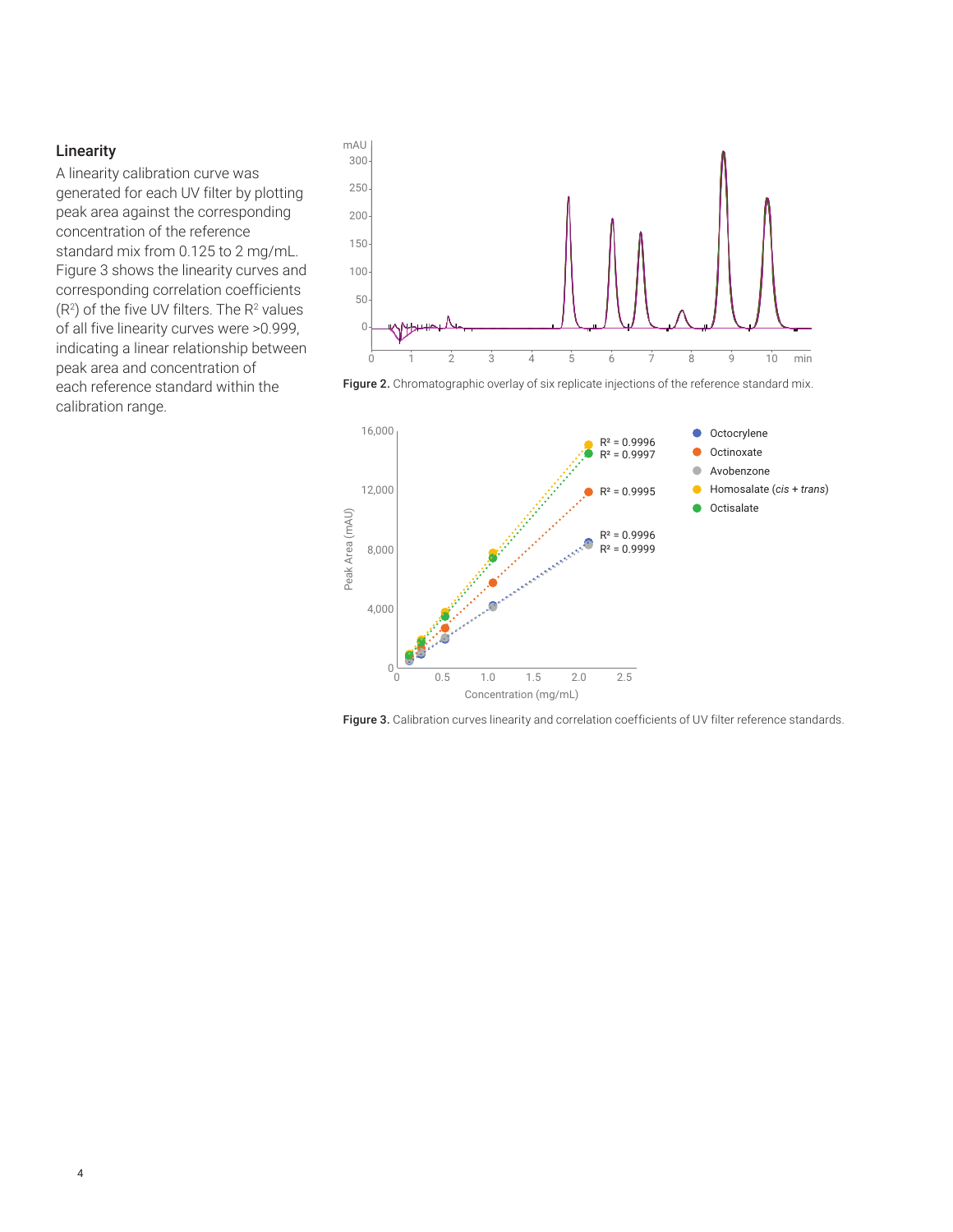### OTC sun care product sample chromatography without Captiva EMR—Lipid cleanup

The active ingredients were extracted from two commercially available OTC sunscreen lotions (sunscreens A and B), filtered through 0.45 µm nylon membrane syringe filters (Sigma-Aldrich), and injected onto the column without further cleanup. The sunscreen samples are overlaid with the reference standard mix in Figures 4 and 5. The sunscreen A extracted sample without cleanup in the sequence displayed all six expected peaks at the same retention times as the reference standard mix. However, with more consecutive injections of sunscreen A extracted samples without cleanup run on the system, the chromatograms started to exhibit more obvious retention time drift (Figure 4), suggesting accumulated column contamination even with the high organic washes between injections.



Figure 4. Sequential injections of three sunscreen A extracted samples without cleanup overlaid with the reference standard mix.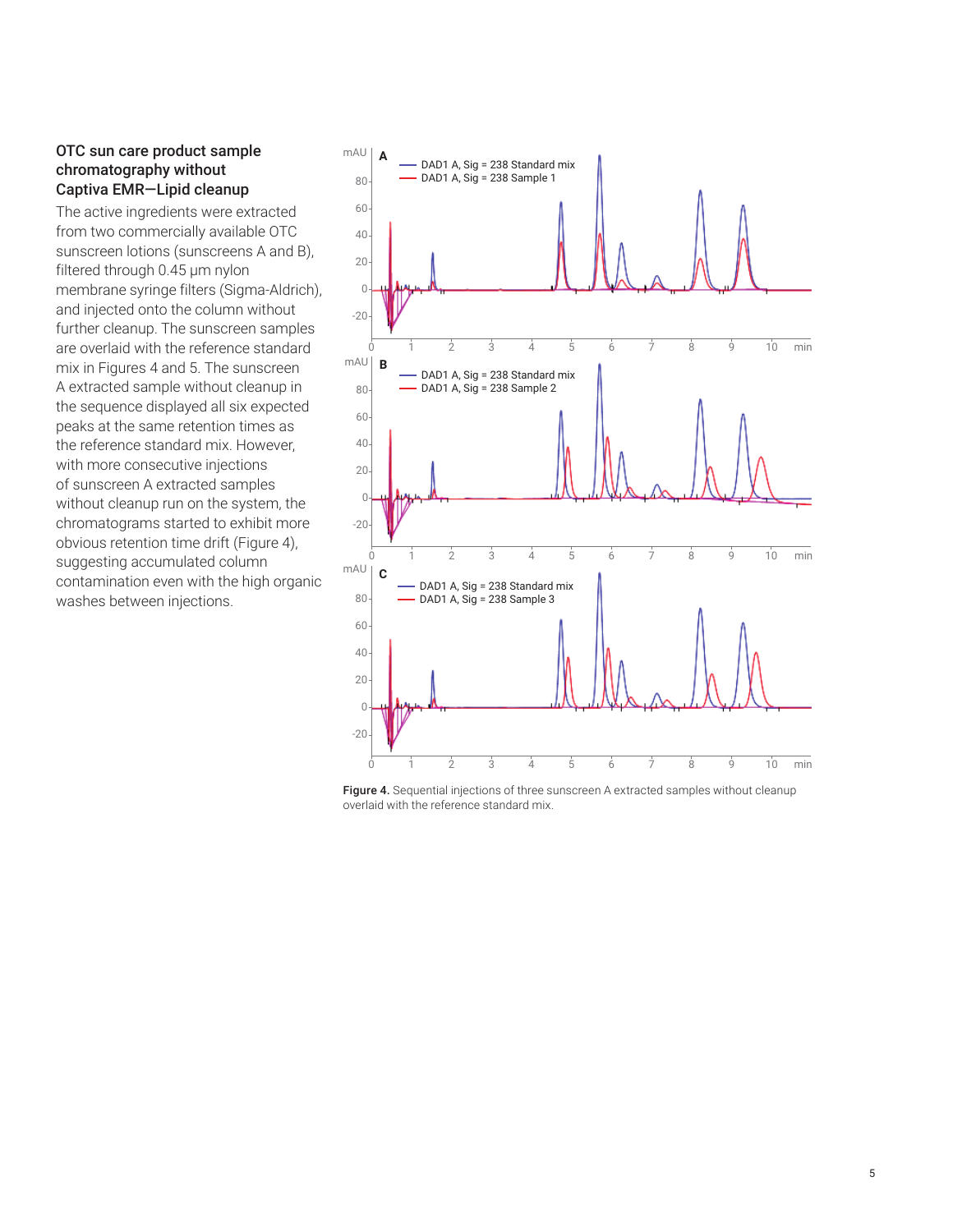The same problem was observed among the three sunscreen B extracted samples without cleanup that were injected immediately after the sunscreen A samples (Figure 5). Exchanging the guard column and backwashing the analytical column slightly corrected the retention time shifting at first, but other severe chromatographic issues, including irregular peak shapes and baseline shifting, became more pronounced with each subsequent injection of the standard mix (Figure 6). The column became unusable after just 200 injections. Interestingly, the majority (97%) of samples injected on the column were neat standards, indicating that only six injections of matrix sample without cleanup (Figures 4 and 5) had completely damaged the analytical column.



Figure 5. Sequential injections of three sunscreen B extracted samples without cleanup overlaid with the reference standard mix.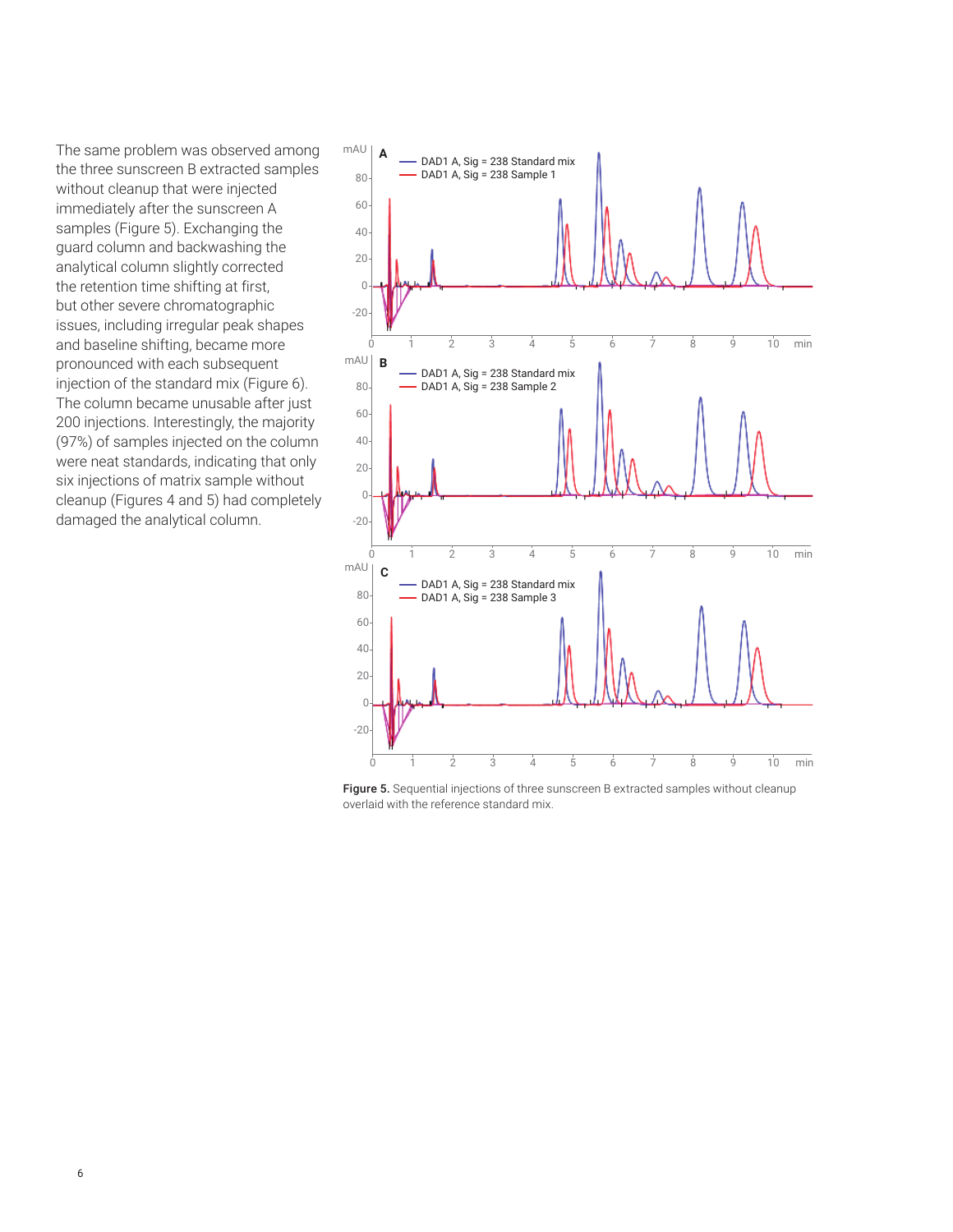

Figure 6. Sequential injections of the reference standard mix after six sunscreen sample injections.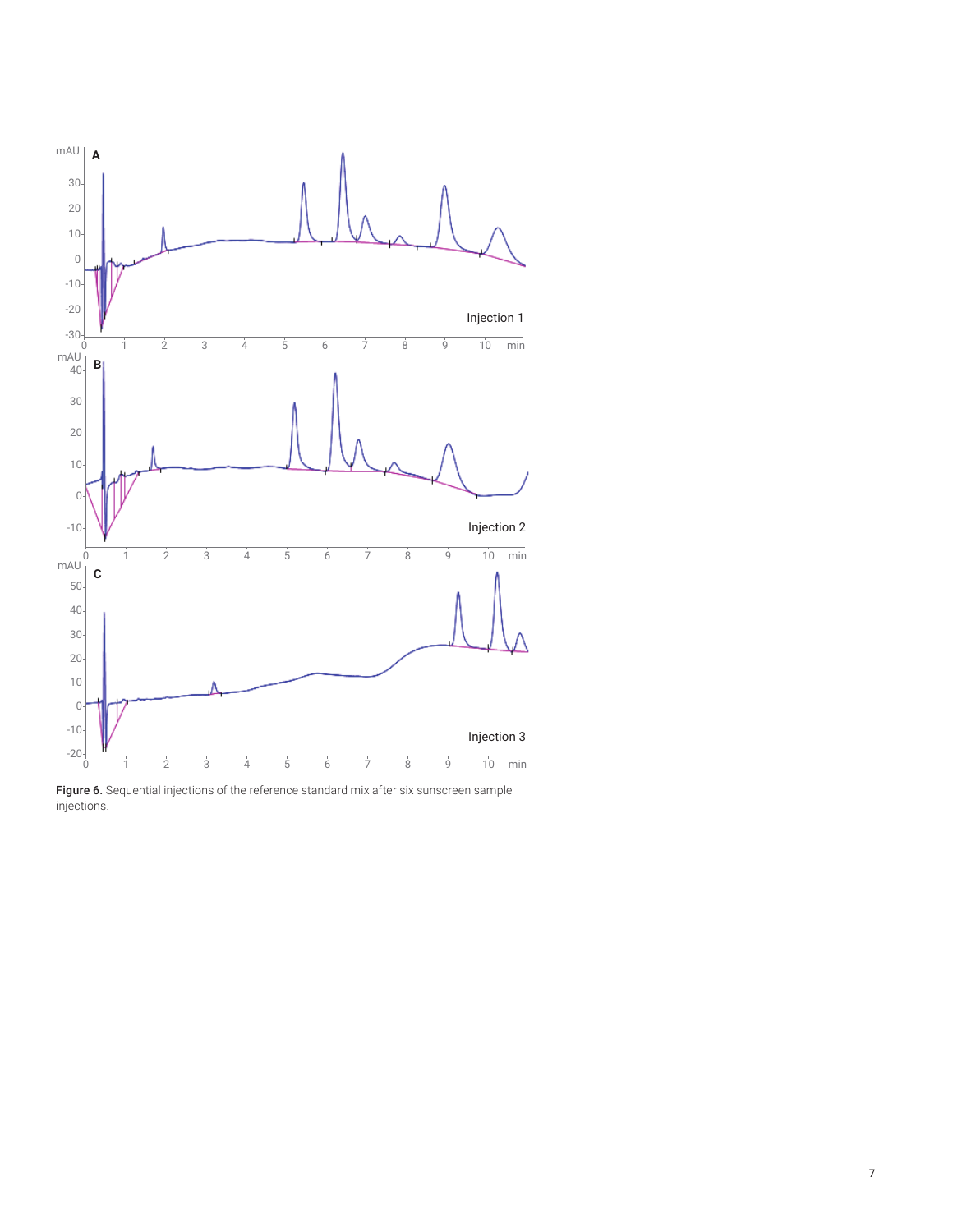### Chromatography improvement provided by Captiva EMR—Lipid cleanup after extraction

To resolve the significant chromatographic deterioration resulting from complex sample matrix, Captiva EMR—Lipid cleanup was used after sample extraction. The active ingredients were extracted from six commercially available OTC sunscreen lotions and an OTC lip balm. Each product was formulated with two to five active UV filters. A Captiva EMR—Lipid cartridge was used to further clean the crude sample extract to remove the matrix lipids. A new analytical column and guard column were installed, and each product was extracted in triplicate and analyzed with duplicate injections. Figure 7 shows representative chromatograms of samples extracted from each product (A to G) with Captiva EMR—Lipid cleanup. Based on the active ingredients present in each OTC formula, all the samples displayed the expected peaks with retention times consistent with the respective standards and peak areas within the calibration range. Neither retention time drift nor other chromatographic issues were observed throughout six consecutive injections of each replicate from the seven different product samples injected onto the column.



Figure 7. Representative six overlapped chromatograms of OTC sunscreen lotion (A, B, C, D, E, and F) and lip balm (G) samples.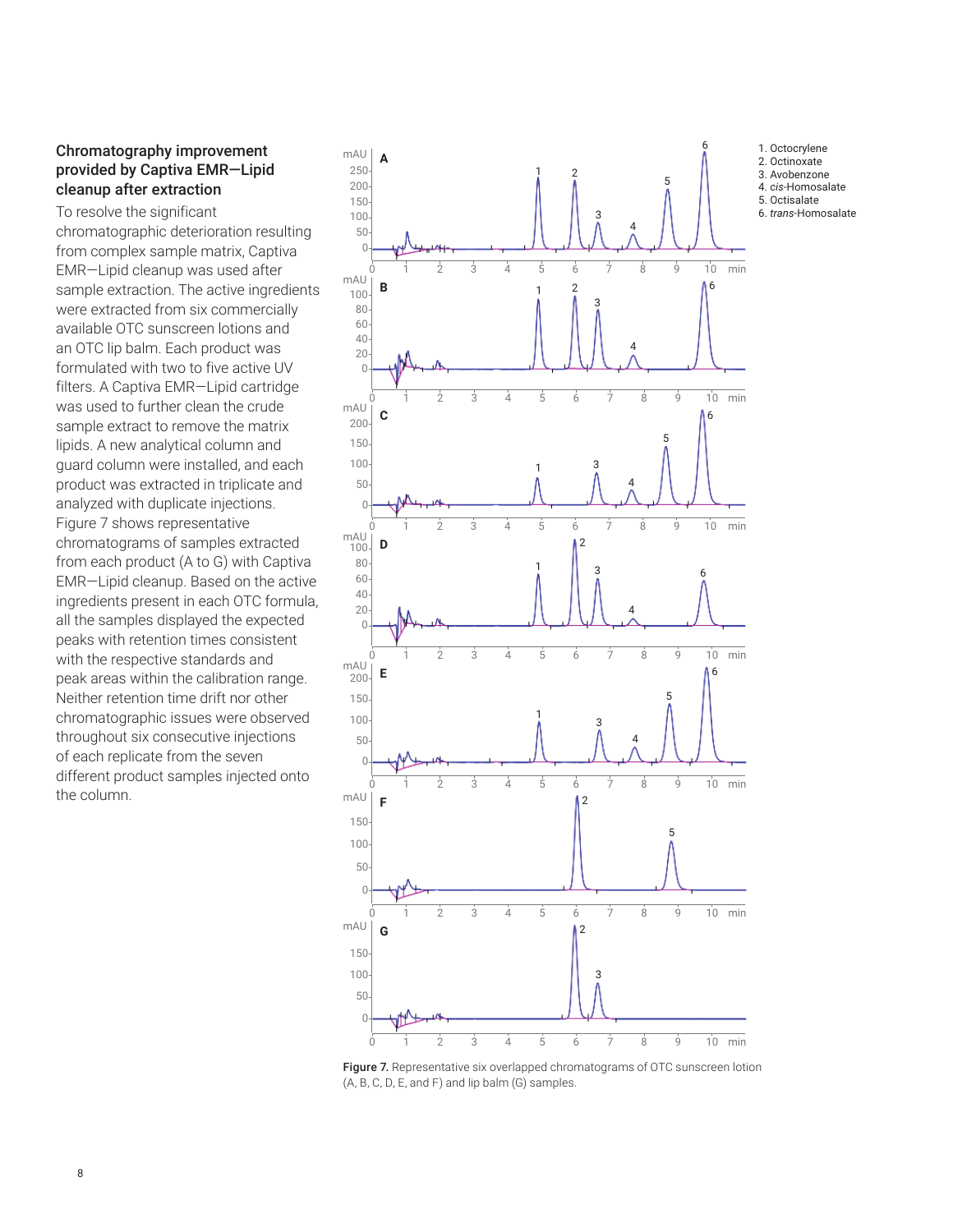Table 3 shows the quantitative results of the OTC sample analysis. The % recovery of active UV filter ingredients in all 42 sample injections ranged from 95.0 to 103.5%, and the RSD for recovery was ≤2.19%. The average recovery of each UV filter among the seven products ranged from 95.1 to 101.1%. Since the quantitative results for all product sample replicates were within the acceptable confidence range (95 to 105% recovery), this analytical method meets the acceptance criteria for accuracy and recovery for all products tested. The same column has been used to perform over 600 injections and to measure acceptable levels of UV filter recovery in 150 OTC product samples, maintaining high-quality chromatography.

Table 3. Average recovery (%), standard deviation, and % RSD of UV filters extracted from seven different OTC product samples after Captiva EMR—Lipid cleanup (n = 6 per product).

| <b>Sunscreen lotion A</b> | Octocrylene | Octinoxate | Avobenzone | Homosalate | Octisalate |
|---------------------------|-------------|------------|------------|------------|------------|
| Average Recovery (%)      | 98.67       | 97.63      | 100.22     | 98.92      | 97.63      |
| <b>Standard Deviation</b> | 2.16        | 1.94       | 2.20       | 2.12       | 1.97       |
| % RSD                     | 2.18        | 1.99       | 2.19       | 2.15       | 2.02       |
| <b>Sunscreen lotion B</b> | Octocrylene | Octinoxate | Avobenzone | Homosalate |            |
| Average Recovery (%)      | 97.25       | 97.71      | 99.39      | 100.46     |            |
| <b>Standard Deviation</b> | 1.58        | 1.47       | 1.48       | 1.62       |            |
| % RSD                     | 1.63        | 1.50       | 1.49       | 1.62       |            |
| <b>Sunscreen lotion C</b> | Octocrylene | Avobenzone | Homosalate | Octisalate |            |
| Average Recovery (%)      | 98.55       | 97.5       | 95.58      | 100.13     |            |
| <b>Standard Deviation</b> | 0.60        | 0.62       | 0.58       | 0.49       |            |
| % RSD                     | 0.60        | 0.64       | 0.61       | 0.49       |            |
| Sunscreen lotion D        | Octocrylene | Octinoxate | Avobenzone | Homosalate |            |
| Average Recovery (%)      | 99.46       | 98.76      | 100.14     | 101.01     |            |
| <b>Standard Deviation</b> | 0.72        | 1.26       | 1.35       | 1.48       |            |
| % RSD                     | 0.73        | 1.28       | 1.34       | 1.46       |            |
| <b>Sunscreen lotion E</b> | Octocrylene | Avobenzone | Homosalate | Octisalate |            |
| Average Recovery (%)      | 100.46      | 100.28     | 99.04      | 100.63     |            |
| <b>Standard Deviation</b> | 1.52        | 1.82       | 1.17       | 0.95       |            |
| % RSD                     | 1.51        | 1.81       | 1.19       | 0.94       |            |
| <b>Sunscreen lotion F</b> | Octinoxate  | Octisalate |            |            |            |
| Average Recovery (%)      | 98.18       | 95.25      |            |            |            |
| <b>Standard Deviation</b> | 0.26        | 0.20       |            |            |            |
| % RSD                     | 0.26        | 0.21       |            |            |            |
| Lip Balm                  | Octinoxate  | Avobenzone |            |            |            |
| Average Recovery (%)      | 95.68       | 99.52      |            |            |            |
| <b>Standard Deviation</b> | 0.70        | 0.71       |            |            |            |
| % RSD                     | 0.73        | 0.72       |            |            |            |